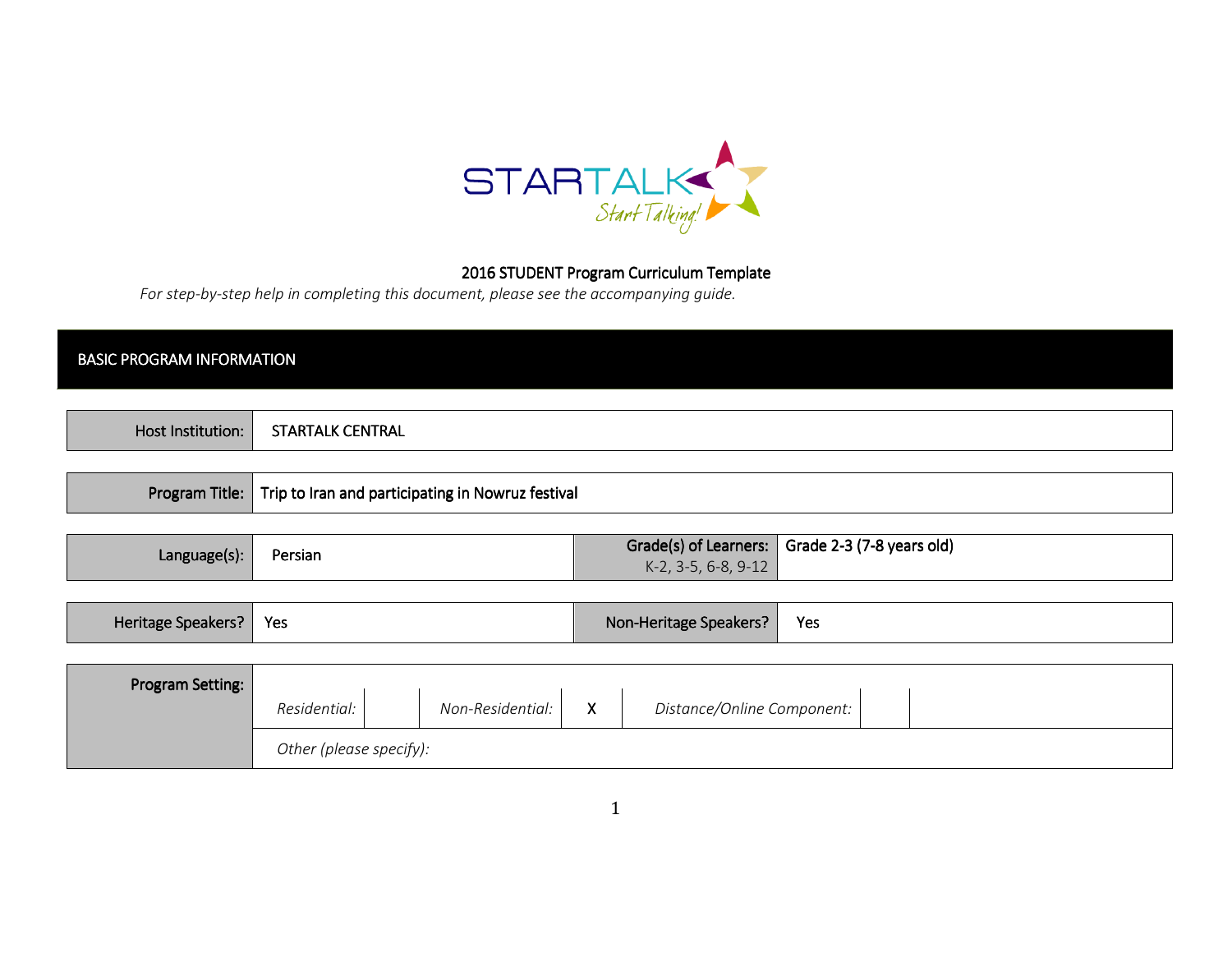|  | 80 | Contact Hours: | 20<br>Days | Weeks/Days: | Duration: |
|--|----|----------------|------------|-------------|-----------|
|--|----|----------------|------------|-------------|-----------|

| Target Proficiency Level:<br>(by end of program) | Listening and Speaking: | (during and by end of program) | <b>Target Performance Level(s):</b> Listening and Speaking: |
|--------------------------------------------------|-------------------------|--------------------------------|-------------------------------------------------------------|
|                                                  | Novice High             |                                | Intermediate Low                                            |

If your program will enroll learners at different developmental and language proficiency levels, please fill out a separate template for each group.

| .<br>Ms.<br>Curriculum designed<br>l bv:<br>. Haiar Shakhali |
|--------------------------------------------------------------|
|--------------------------------------------------------------|

| <b>Email:</b> hajarparish@gmail.com |  |
|-------------------------------------|--|
|-------------------------------------|--|

# STARTALK-endorsed Principles for Effective Teaching and Learning

- ▪Implementing a standards-based and thematically organized curriculum
- ▪Facilitating a learner-centered classroom
- ▪Using target language and providing comprehensible input for instruction
- ▪Integrating culture, content, and language in a world language classroom
- ▪Adapting and using age-appropriate authentic materials
- Conducting performance-based assessment

## STAGE 1: What will learners be able to do with what they know by the end of the program?

#### Program Overview and Theme

 In a paragraph, provide a brief overview of your program. What is the theme that will guide standards-based instruction and learning throughout the program? What will learners experience during the program? What do you hope learners will be able to do after the program ends?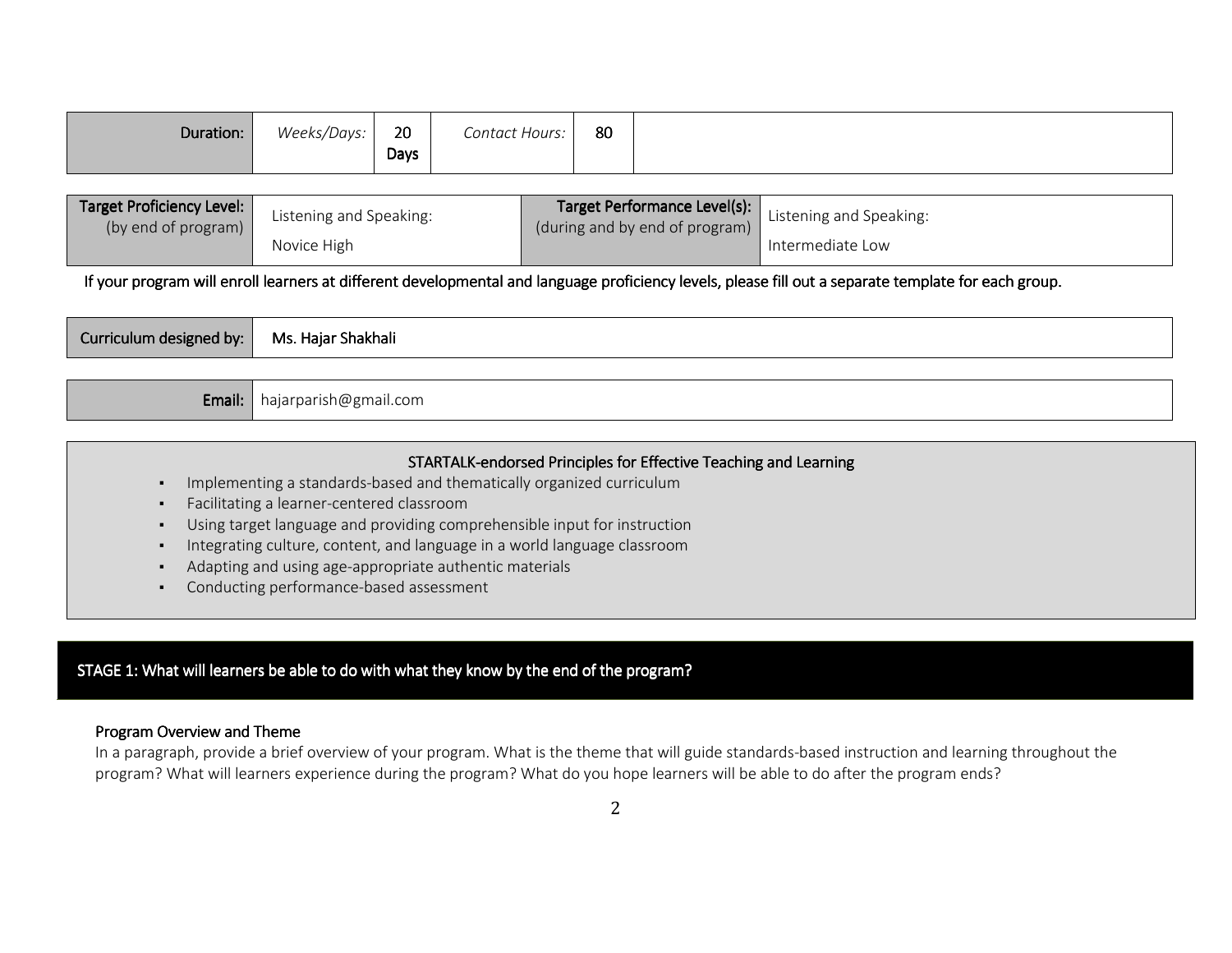- 1. Does the Program Overview describe who will be part of the program and what they will do?
- 2. Do you see evidence of the 3 5Cs in the3 program overview?

Theme: "Trip to Iran and participating in Nowruz festival." Nowruz (new day), which marks the beginning of spring, is widely celebrated in Iran and the neighboring countries of Afghanistan and Tajikistan on New Year's Day (according to the solar calendar). The history of Nowruz goes back three thousand years. Through interactive activities, learner will explore traditions and customs that are involved with Nowruz celebration. They will learn when and for how long Nowruz is celebrated, as well as what families and societies do in order to welcome the start of spring on Nowruz.

The course will target learners in 2<sup>nd</sup> and 3<sup>rd</sup> grades (7-8 years old); however, activities will be varied in order to differentiate instruction for older learners who are entering the program at the level. For instance, younger children will be exposed to and will practice the language using coloring and drawing, while older learners will complete charts and Venn diagrams.

The curriculum is intended for intensive STARTALK programs (5 days a week, 6 hours per day, including 2 hours for homework and further practice), but can be easily adapted for different program structures such as weekend schools, semester long programs, etc.

In the process of learning, students will watch movies, listen to stories, play related games, talk about routine activities during Nowruz, and interview/ask questions from their parents about Nowruz/New Year celebration and share their findings with the class the next day. Learners will also interpret works of art, photographs, and simple pieces of literature (i.e., children's songs, games, etc.). In addition, learners will make an illustrated list of their favorite activities and foods during Nowruz, and will further work in pairs or small groups to list similarities and/or differences between New Year's celebrations in Iran and in the United States. They will look at Nowruz related pictures and predict/brainstorm ideas that may be associated with Nowruz. They will listen to authentic texts about Nowruz and complete charts answering What, When, Where questions. By the end of the program, learners will be able to talk about favorite foods, games, activities, and important places that Iranians usually visit during the Nowruz celebration in Iran. They will also be able to identify areas that are similar or different from those New Year celebrations in the United States. Learners will further be able to list the steps that are involved in the celebration.

Select the appropriate mode from the NCSSFL-ACTFL Can-Do Benchmarks. Then, select program specific NCSSFL-ACTFL Can-Do Statements or create your own program Can-Do statements for the proficiency level(s) and mode you have selected. Attention to and balance of the various modes will depend on your program goals(s). LinguaFolio® Online will then allow programs to document progress on the learning goals that are identified.

| NCSSEL-ACTEL GLOBAL CAN-DO BENCHMARKS                              | <b>PROGRAM CAN-DO STATEMENTS</b>                                                                  | OR I |
|--------------------------------------------------------------------|---------------------------------------------------------------------------------------------------|------|
| Be sure to label the mode and proficiency level of each statement. | NCSSFL-ACTFL CAN-DO STATEMENTS<br>Number the Can-Do statements here and then transfer to Stage 3. |      |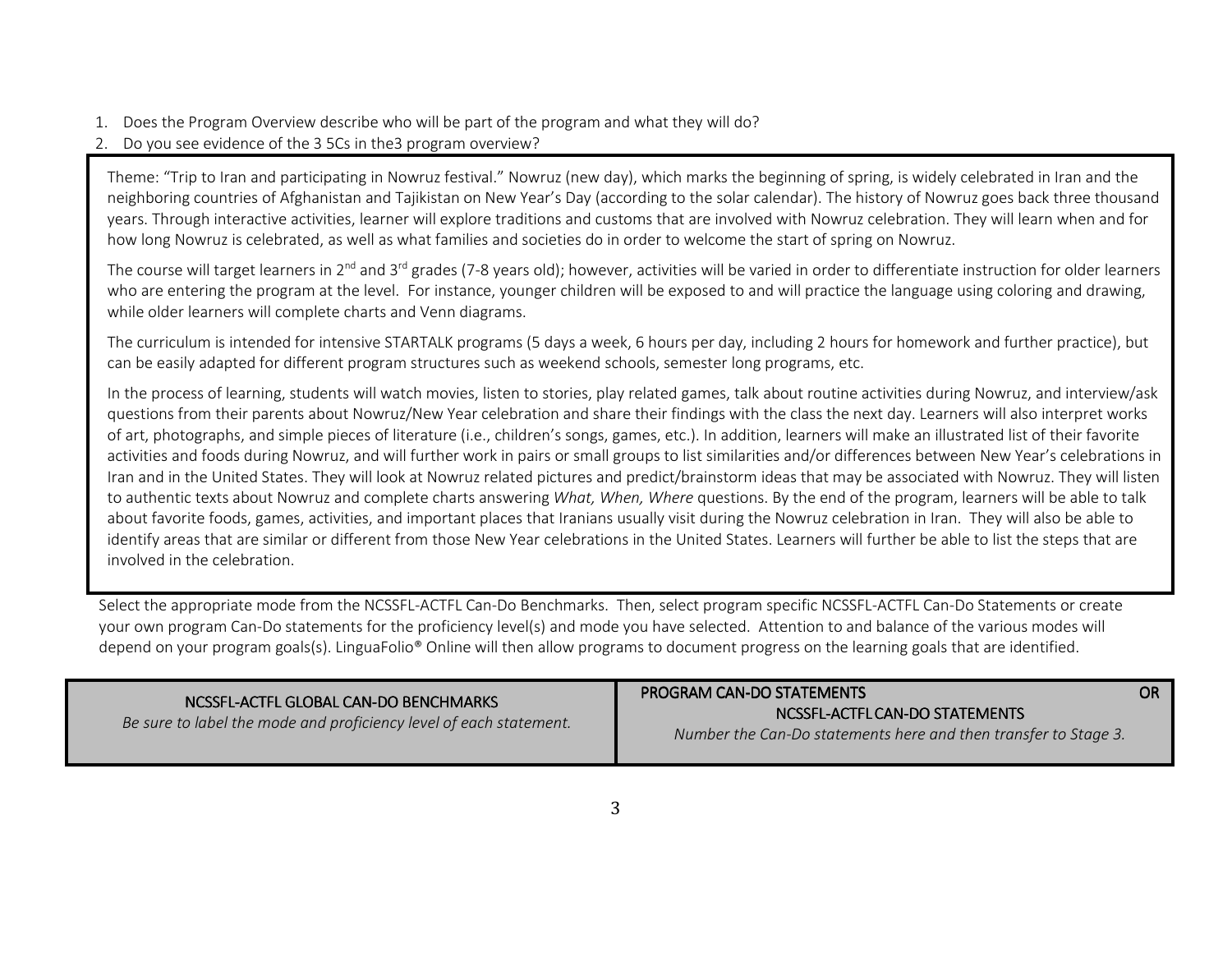| <b>Interpretive Listening</b>                                                                                                                                                                                                                                                         |                                                                                                                                                                                        |  |  |  |
|---------------------------------------------------------------------------------------------------------------------------------------------------------------------------------------------------------------------------------------------------------------------------------------|----------------------------------------------------------------------------------------------------------------------------------------------------------------------------------------|--|--|--|
| Novice High: I can often understand words, phrases, and simple sentences<br>related to everyday life. I can recognize pieces of information and sometimes<br>understand the main topic of what is being said.                                                                         | I can understand when people greet me, introduce themselves, or talk<br>1.<br>about very familiar topics, such as Nowruz celebrations, shopping, and<br>public transportation in Iran. |  |  |  |
| Intermediate Low: I can understand the main idea in short, simple messages<br>and presentations on familiar topics.                                                                                                                                                                   | 2. I can sometimes understand questions related to topics such as, family,<br>someone's physical appearance, and Iran's historical places.                                             |  |  |  |
|                                                                                                                                                                                                                                                                                       | Interpersonal Communication                                                                                                                                                            |  |  |  |
| Novice High: I can communicate and exchange information about familiar<br>topics using phrases and simple sentences, sometimes supported by<br>memorized language. I can usually handle short social interactions in<br>everyday situations by asking and answering simple questions. | 3. I can greet and introduce myself and talk with a friend about very<br>familiar topics, such as Nowruz celebrations, shopping, and public<br>transportation in Iran.                 |  |  |  |
| Intermediate Low: I can participate in conversations on a number of familiar<br>topics using simple sentences. I can handle short social interactions in<br>everyday situations by asking and answering simple questions.                                                             | 4. I can talk with someone about topics such as, family, someone's physical<br>appearance, and Iran's historical places.                                                               |  |  |  |
| <b>Presentational Speaking</b>                                                                                                                                                                                                                                                        |                                                                                                                                                                                        |  |  |  |
| Novice High: I can present basic information on familiar topics using language<br>I have practiced using phrases and simple sentences                                                                                                                                                 | 5. I can present on topics related to greet and introduction, Nowruz<br>celebrations, shopping, and public transportation in Iran.                                                     |  |  |  |
| Intermediate Low: I can present information on most familiar topics using a<br>series of simple sentences                                                                                                                                                                             | 6. I can talk with someone about topics such as, family, someone's physical<br>appearance, and Iran's historical places.                                                               |  |  |  |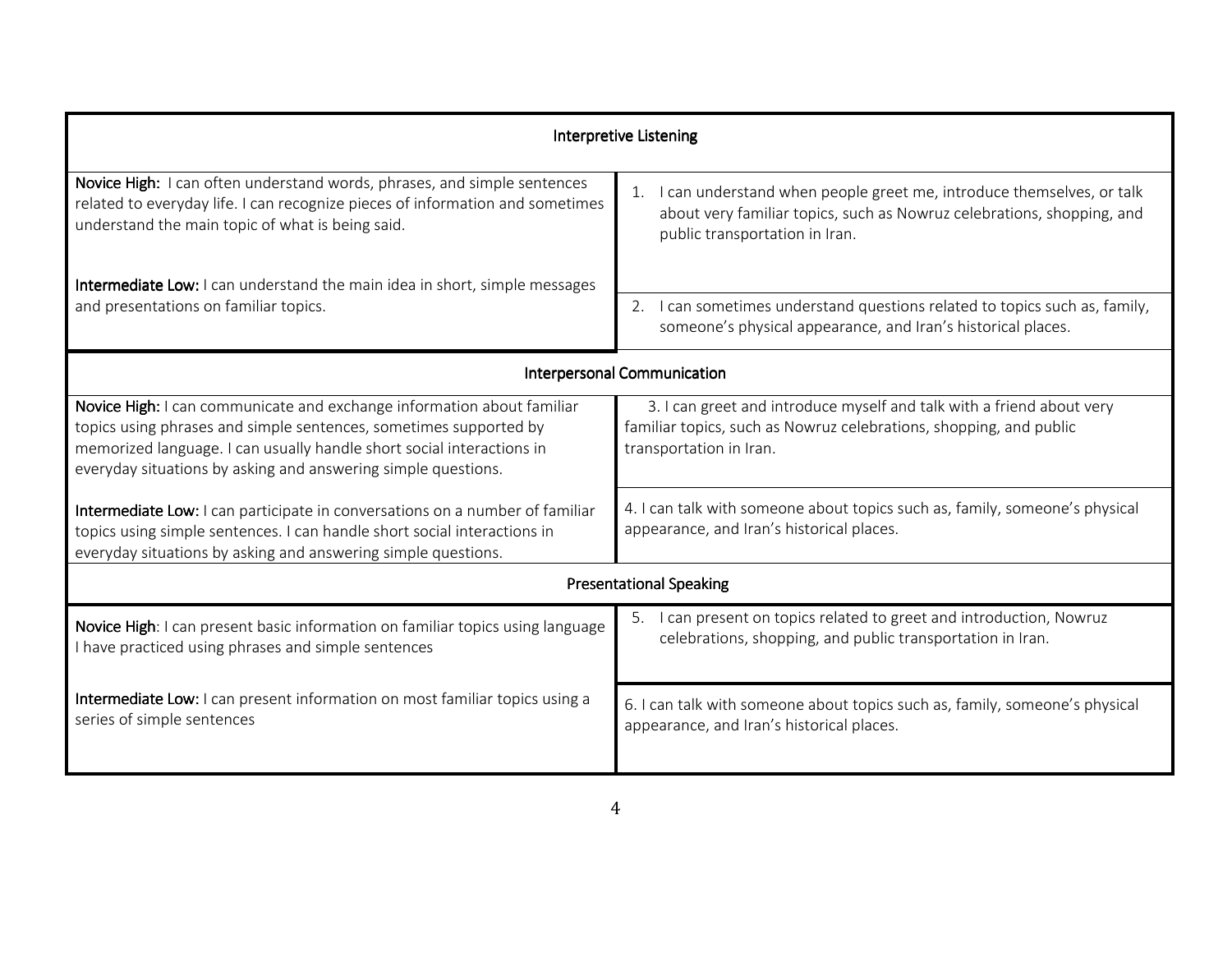#### You may add additional rows as necessary.

## STAGE 2: How will learners demonstrate what they can do with what they know by the end of the program?

#### Summative Performance Assessment

Describe the *major summative* performance assessments you will use for each of the three communicative modes. These assessments will provide evidence that learners have achieved the program learning objectives. (Are all of these tasks to be accomplished in the target language? It would seem above the capability of a NH/IL student to, for example, tell a memorable or interesting story about their families when they are at the word/phrase level with only the beginning ability to put just a few sentences together.)

| <b>INTERPRETIVE TASK</b>                                                                                                                                                                                                                                                                                                                                       | <b>INTERPERSONAL TASK</b>                                                                                                                                                                                                                                                                                                                                                                                                                                                                                                                                                                                                                                                     | <b>PRESENTATIONAL TASK</b>                                                                                                                                                                                                                                                                                                                                                                                                                                                             |
|----------------------------------------------------------------------------------------------------------------------------------------------------------------------------------------------------------------------------------------------------------------------------------------------------------------------------------------------------------------|-------------------------------------------------------------------------------------------------------------------------------------------------------------------------------------------------------------------------------------------------------------------------------------------------------------------------------------------------------------------------------------------------------------------------------------------------------------------------------------------------------------------------------------------------------------------------------------------------------------------------------------------------------------------------------|----------------------------------------------------------------------------------------------------------------------------------------------------------------------------------------------------------------------------------------------------------------------------------------------------------------------------------------------------------------------------------------------------------------------------------------------------------------------------------------|
| Learners understand, interpret, and analyze what<br>is heard, read, or viewed on a variety of topics.                                                                                                                                                                                                                                                          | Learners interact and negotiate meaning in<br>spoken, or written conversations to share<br>information, reactions, feelings, and opinions.                                                                                                                                                                                                                                                                                                                                                                                                                                                                                                                                    | Learners present information, concepts, and ideas<br>to inform, explain, persuade, and narrate on a<br>variety of topics using appropriate media and<br>adapting to various audiences of listeners, readers,<br>or viewers.                                                                                                                                                                                                                                                            |
| Learners will watch clips about the Nowruz festival<br>in Iran. They will see what people do and how they<br>celebrate the New Year. The learner will complete<br>a graphic organizer on the Nowruz celebration.<br>They will also compare and contrast New Year's<br>customs and traditions of Iran with those in the<br>United States, using a Venn diagram. | Learners will work with peers, share their graphic<br>organizers, and identify similarities and differences<br>from their Venn diagrams. They will ask and<br>respond to questions, using simple and short<br>sentences. As an independent activity, the learners<br>will ask questions from their parents and other<br>adult members of their families about the New<br>Year celebrations in a face-to-face session. They<br>will use memorized words and phrases to make<br>their questions. They will ask their parents to name<br>the activities that they liked to do during the New<br>Year when the parents were at the same age as<br>their child(ren) is/are at now. | Learners will present their findings from their<br>graphic organizer and Venn diagram to the class.<br>They will identify similarities and differences in the<br>New Year celebration in Iran and in the United<br>States.<br>They will also name the activities that their parents<br>used to do during the New Year when the parents<br>were at the same age as their child(ren) is/are at<br>now. The learners will use simple and short<br>sentences to present their information. |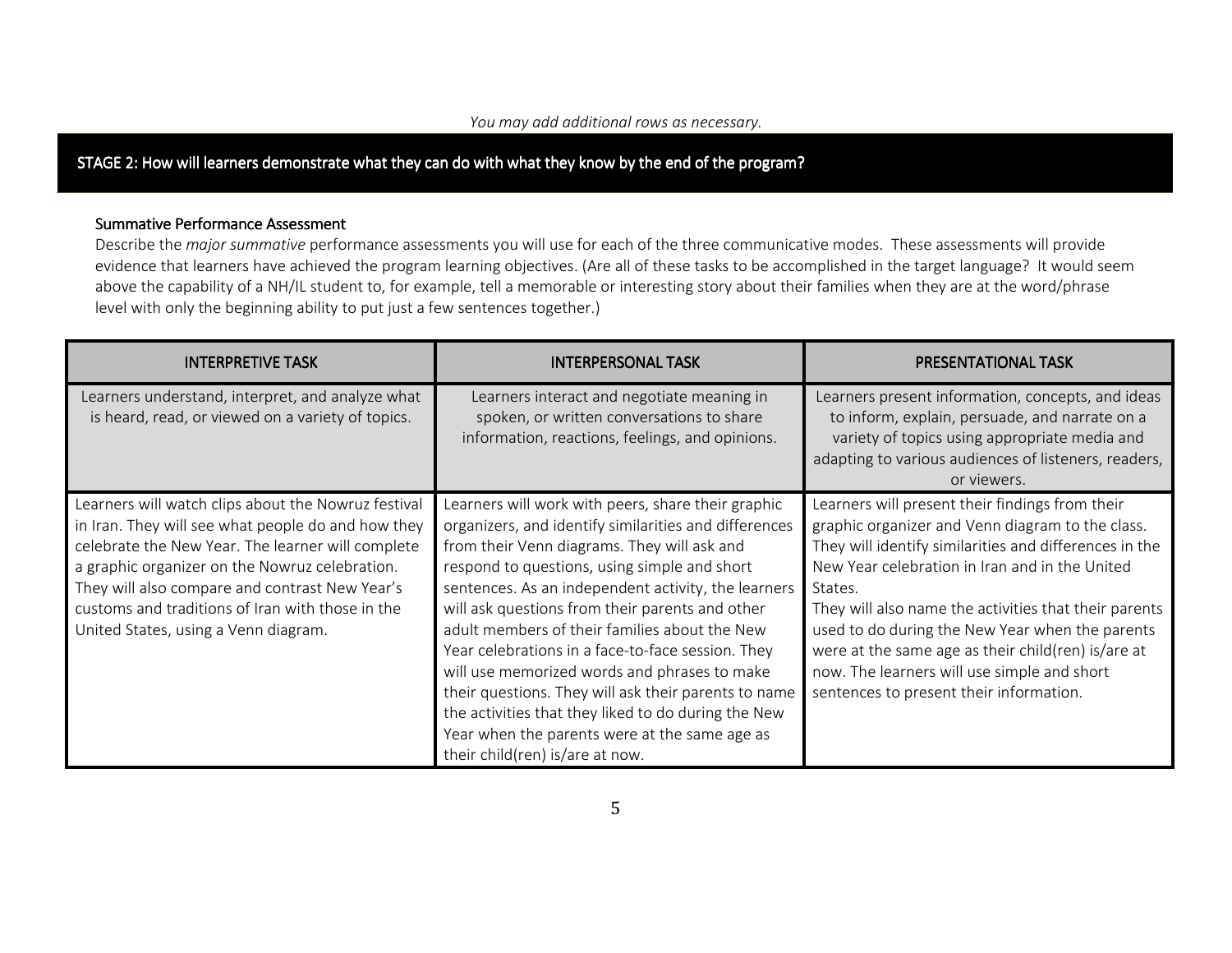## STAGE 3: What will prepare learners to demonstrate what they can do with what they know?

### Learning Experiences

 In this section, list the major learning experiences and related evidence of learning from the beginning through the end of your unit/program. Complete the first column with the program Can-Dos developed or identified in Stage 1. In the second column, determine the specific linguistic, cultural, and other subject matter knowledge and skills that learners will acquire as they work with your program theme. In the third column, indicate the learning experiences that will allow learners to develop these skills and knowledge so that they can perform the summative tasks identified in Stage 2.

| PROGRAM CAN-DO STATEMENTS<br>NCSSFL-ACTFL CAN-DO STATEMENTS<br>Learners can                                                                                                                               | LANGUAGE, CULTURE, CONTENT<br>Learners need to use                                                                                                                                                                                                                                                                                                                                                                                                                     | <b>MAJOR LEARNING EXPERIENCES &amp; EVIDENCE</b><br>Learners will experience & demonstrate                                                                                                                                                                                                                                                                                                                                                                         |
|-----------------------------------------------------------------------------------------------------------------------------------------------------------------------------------------------------------|------------------------------------------------------------------------------------------------------------------------------------------------------------------------------------------------------------------------------------------------------------------------------------------------------------------------------------------------------------------------------------------------------------------------------------------------------------------------|--------------------------------------------------------------------------------------------------------------------------------------------------------------------------------------------------------------------------------------------------------------------------------------------------------------------------------------------------------------------------------------------------------------------------------------------------------------------|
| Copy these Can-Dos directly from Stage 1,<br>Column 2. Use one row per Can-Do.                                                                                                                            | List the vocabulary, grammatical structures, language<br>chunks, cultural knowledge, and content information<br>that learners need to accomplish the Can-Dos listed<br>in column 1.                                                                                                                                                                                                                                                                                    | Describe the key learning<br>tasks/activities/formative assessments that<br>allow learners to demonstrate that they can<br>meet the stated Can-Do.                                                                                                                                                                                                                                                                                                                 |
|                                                                                                                                                                                                           | <b>Interpretive Listening</b>                                                                                                                                                                                                                                                                                                                                                                                                                                          |                                                                                                                                                                                                                                                                                                                                                                                                                                                                    |
| Novice High:<br>I can understand when people greet me,<br>1.<br>introduce themselves, or talk about very<br>familiar topics, such as Nowruz celebrations,<br>shopping, and public transportation in Iran. | Vocabulary: name, last name, city, live, work, age,<br>doctor, student, school, class, book, sport, like<br>اسم فامیل، شهر، زندگی،کار، سال، دکتر، شاگرد، مدرسه،<br>كلاس كتاب، ورزش، دوست<br>Grammatical structures: verbs: to live, to study, to<br>like, interrogative words of what, where, who<br>فعل بودن، داشتن، زندگی کردن، درس خواندن، دوست داشتن<br>Language Chunks: In which city do you live? I live in<br>the city of Kerman. What does your dad do? My dad | Younger learners:<br>Learners will watch and listen to two puppets as<br>they greet and introduce themselves (the<br>teacher will play the puppet show). The teacher<br>then transitions to teacher-student activity.<br>Learners will practice greetings and<br>introductions, using the puppets, with their<br>teacher. Later, in groups of two, the learners will<br>use the puppets to practice introductions with<br>their classmates (switching partners for |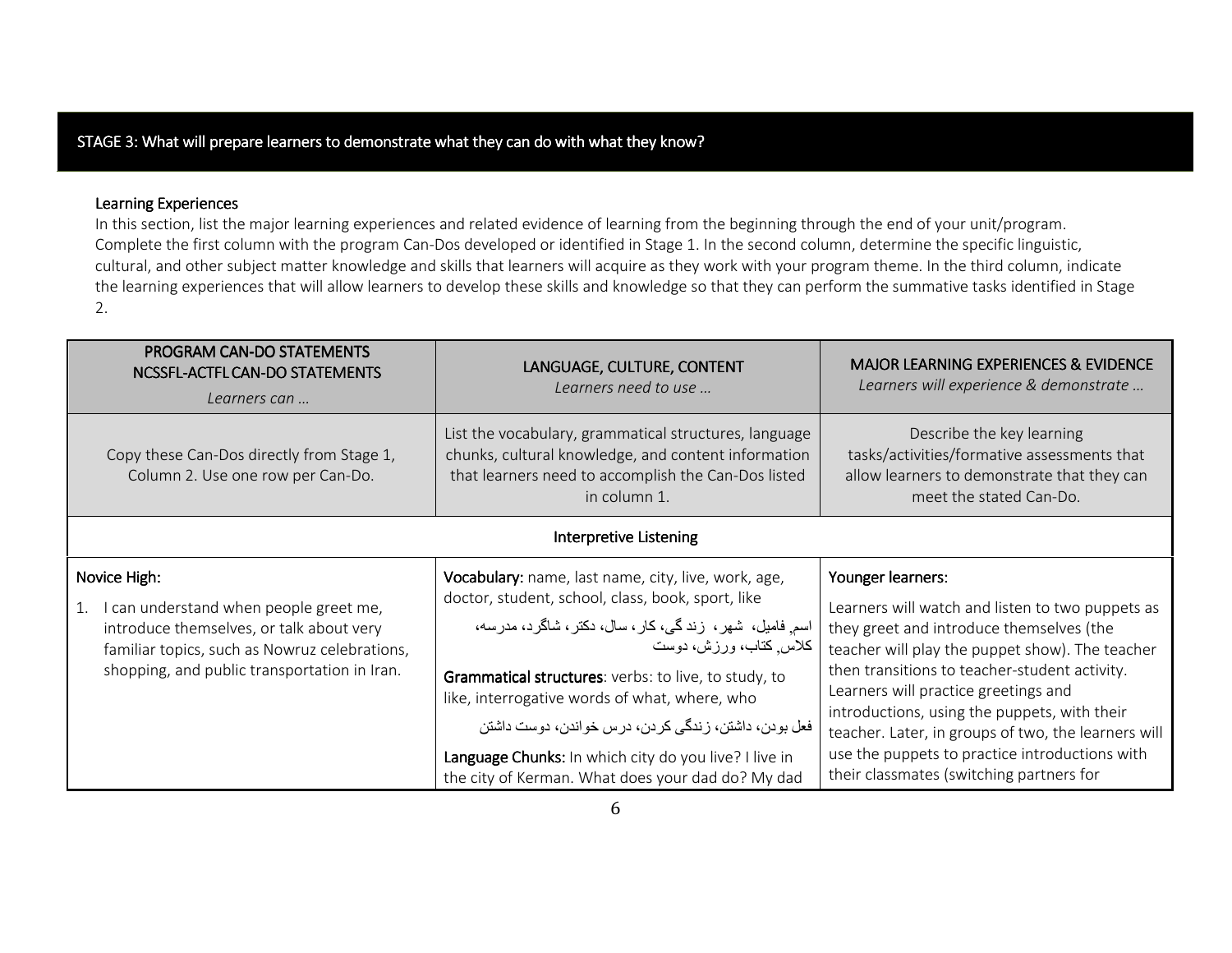| grade. What is your favorite sport? I like volleyball.<br>use his or her puppet to introduce themselves<br>to the class. The teacher will recast words and<br>phrases to draw attention of the learners to the<br>در کدام شھر زندگ <i>ی می</i> کن <i>ی؟</i><br>correct grammatical structure.<br>ِمن در شهر كرمان زندگى مى كنم<br>Older learners:<br>پدرتان چه کار می کند؟<br>Learners will be working in groups of two or<br>more. They will listen to two authentic audios of<br>پدر من دکتر است<br>native Persian speakers introducing themselves.<br>كلا س چند هستى؟<br>They will then take turns and re-introduce the<br>people in the audio to the class, using complete<br>من در كلاس دوم هستم<br>sentences.<br>كدام ورزش را دوست دارى؟<br>In another activity the learners will use Venn<br>من واليبال دوست دارم<br>diagrams to compare and contrast the two ways<br>of greetings and introductions (based on gender<br>and formal and informal greeting) They will then<br>Cultural knowledge: cultural behaviors associated<br>present their Venn diagram to the class. The<br>with greetings<br>teacher will ask guided questions to facilitate<br>سلام به بزرگتر ها<br>learning.<br><b>Contents: Introduction</b><br>Vocabulary: family, grand mother, grand father, wife,<br>Younger learners:<br>Novice High:<br>children, daughter, son, sister, brother, uncle<br>Learners will listen to their teacher who will<br>(maternal), aunt (maternal), uncle (paternal), aunt<br>I can sometimes understand questions related<br>2.<br>present his or her family tree using related<br>to topics such as, family, someone's physical<br>(paternal)<br>pictures. The teacher will talk about each family<br>appearance, and Iran's historical places.<br>خانواده، پدربزرگ، مادربزرگ، خانم / زن، بچه (ها)، دختر ،<br>member's name, relationship, age, occupation,<br>بسر ، خواهر ، بر ادر ، دایی، خاله، عمه ، عمو ، نفر<br>regular activities, etc.). The learners will then | is a doctor. What grade are you? I am in second | additional practice). At the end, each learner will |
|---------------------------------------------------------------------------------------------------------------------------------------------------------------------------------------------------------------------------------------------------------------------------------------------------------------------------------------------------------------------------------------------------------------------------------------------------------------------------------------------------------------------------------------------------------------------------------------------------------------------------------------------------------------------------------------------------------------------------------------------------------------------------------------------------------------------------------------------------------------------------------------------------------------------------------------------------------------------------------------------------------------------------------------------------------------------------------------------------------------------------------------------------------------------------------------------------------------------------------------------------------------------------------------------------------------------------------------------------------------------------------------------------------------------------------------------------------------------------------------------------------------------------------------------------------------------------------------------------------------------------------------------------------------------------------------------------------------------------------------------------------------------------------------------------------------------------------------------------------------------------------------------------------------------------------------------------------------------------------------|-------------------------------------------------|-----------------------------------------------------|
|                                                                                                                                                                                                                                                                                                                                                                                                                                                                                                                                                                                                                                                                                                                                                                                                                                                                                                                                                                                                                                                                                                                                                                                                                                                                                                                                                                                                                                                                                                                                                                                                                                                                                                                                                                                                                                                                                                                                                                                       |                                                 |                                                     |
|                                                                                                                                                                                                                                                                                                                                                                                                                                                                                                                                                                                                                                                                                                                                                                                                                                                                                                                                                                                                                                                                                                                                                                                                                                                                                                                                                                                                                                                                                                                                                                                                                                                                                                                                                                                                                                                                                                                                                                                       |                                                 |                                                     |
|                                                                                                                                                                                                                                                                                                                                                                                                                                                                                                                                                                                                                                                                                                                                                                                                                                                                                                                                                                                                                                                                                                                                                                                                                                                                                                                                                                                                                                                                                                                                                                                                                                                                                                                                                                                                                                                                                                                                                                                       |                                                 |                                                     |
|                                                                                                                                                                                                                                                                                                                                                                                                                                                                                                                                                                                                                                                                                                                                                                                                                                                                                                                                                                                                                                                                                                                                                                                                                                                                                                                                                                                                                                                                                                                                                                                                                                                                                                                                                                                                                                                                                                                                                                                       |                                                 |                                                     |
|                                                                                                                                                                                                                                                                                                                                                                                                                                                                                                                                                                                                                                                                                                                                                                                                                                                                                                                                                                                                                                                                                                                                                                                                                                                                                                                                                                                                                                                                                                                                                                                                                                                                                                                                                                                                                                                                                                                                                                                       |                                                 |                                                     |
|                                                                                                                                                                                                                                                                                                                                                                                                                                                                                                                                                                                                                                                                                                                                                                                                                                                                                                                                                                                                                                                                                                                                                                                                                                                                                                                                                                                                                                                                                                                                                                                                                                                                                                                                                                                                                                                                                                                                                                                       |                                                 |                                                     |
|                                                                                                                                                                                                                                                                                                                                                                                                                                                                                                                                                                                                                                                                                                                                                                                                                                                                                                                                                                                                                                                                                                                                                                                                                                                                                                                                                                                                                                                                                                                                                                                                                                                                                                                                                                                                                                                                                                                                                                                       |                                                 |                                                     |
|                                                                                                                                                                                                                                                                                                                                                                                                                                                                                                                                                                                                                                                                                                                                                                                                                                                                                                                                                                                                                                                                                                                                                                                                                                                                                                                                                                                                                                                                                                                                                                                                                                                                                                                                                                                                                                                                                                                                                                                       |                                                 |                                                     |
|                                                                                                                                                                                                                                                                                                                                                                                                                                                                                                                                                                                                                                                                                                                                                                                                                                                                                                                                                                                                                                                                                                                                                                                                                                                                                                                                                                                                                                                                                                                                                                                                                                                                                                                                                                                                                                                                                                                                                                                       |                                                 |                                                     |
|                                                                                                                                                                                                                                                                                                                                                                                                                                                                                                                                                                                                                                                                                                                                                                                                                                                                                                                                                                                                                                                                                                                                                                                                                                                                                                                                                                                                                                                                                                                                                                                                                                                                                                                                                                                                                                                                                                                                                                                       |                                                 |                                                     |
|                                                                                                                                                                                                                                                                                                                                                                                                                                                                                                                                                                                                                                                                                                                                                                                                                                                                                                                                                                                                                                                                                                                                                                                                                                                                                                                                                                                                                                                                                                                                                                                                                                                                                                                                                                                                                                                                                                                                                                                       |                                                 |                                                     |
|                                                                                                                                                                                                                                                                                                                                                                                                                                                                                                                                                                                                                                                                                                                                                                                                                                                                                                                                                                                                                                                                                                                                                                                                                                                                                                                                                                                                                                                                                                                                                                                                                                                                                                                                                                                                                                                                                                                                                                                       |                                                 |                                                     |
|                                                                                                                                                                                                                                                                                                                                                                                                                                                                                                                                                                                                                                                                                                                                                                                                                                                                                                                                                                                                                                                                                                                                                                                                                                                                                                                                                                                                                                                                                                                                                                                                                                                                                                                                                                                                                                                                                                                                                                                       |                                                 |                                                     |
|                                                                                                                                                                                                                                                                                                                                                                                                                                                                                                                                                                                                                                                                                                                                                                                                                                                                                                                                                                                                                                                                                                                                                                                                                                                                                                                                                                                                                                                                                                                                                                                                                                                                                                                                                                                                                                                                                                                                                                                       |                                                 |                                                     |
|                                                                                                                                                                                                                                                                                                                                                                                                                                                                                                                                                                                                                                                                                                                                                                                                                                                                                                                                                                                                                                                                                                                                                                                                                                                                                                                                                                                                                                                                                                                                                                                                                                                                                                                                                                                                                                                                                                                                                                                       |                                                 |                                                     |
|                                                                                                                                                                                                                                                                                                                                                                                                                                                                                                                                                                                                                                                                                                                                                                                                                                                                                                                                                                                                                                                                                                                                                                                                                                                                                                                                                                                                                                                                                                                                                                                                                                                                                                                                                                                                                                                                                                                                                                                       |                                                 |                                                     |
|                                                                                                                                                                                                                                                                                                                                                                                                                                                                                                                                                                                                                                                                                                                                                                                                                                                                                                                                                                                                                                                                                                                                                                                                                                                                                                                                                                                                                                                                                                                                                                                                                                                                                                                                                                                                                                                                                                                                                                                       |                                                 | play "musical chairs" under the teacher's           |
| Grammatical structures: Possessive pronoun endings,<br>supervision. Each time the music stops,<br>interrogative words, question (,(أيا), interrogative words, question (,(أيا)<br>the learner who is left without a seat will say a                                                                                                                                                                                                                                                                                                                                                                                                                                                                                                                                                                                                                                                                                                                                                                                                                                                                                                                                                                                                                                                                                                                                                                                                                                                                                                                                                                                                                                                                                                                                                                                                                                                                                                                                                   |                                                 |                                                     |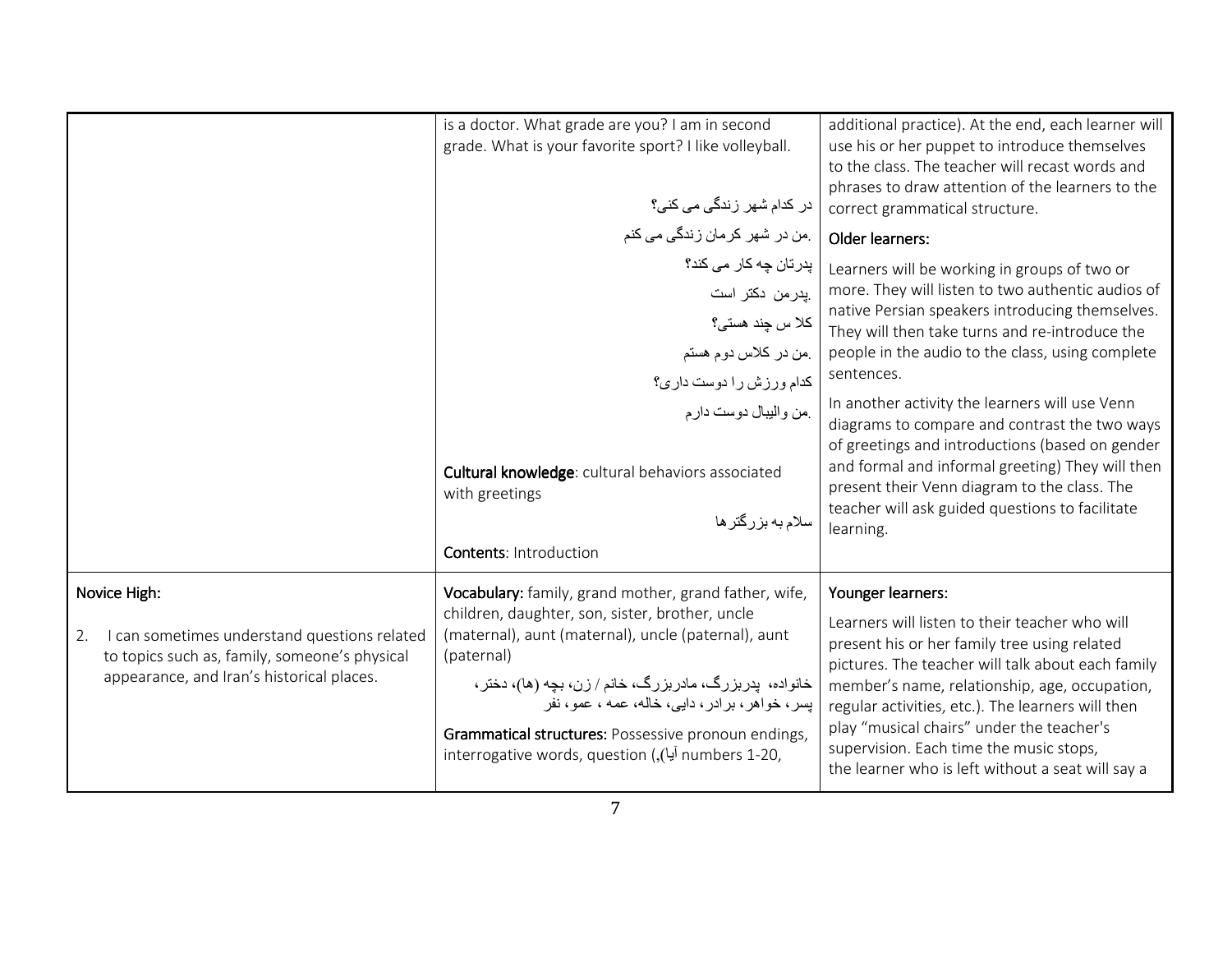|                                                                                                                                                               | verbs: to have<br>Language Chunks: this is my father. What is your<br>father's name? Is this your grand mother? Yes, this is<br>my grandmother Parvin. How many people are in<br>your family?    | short/simple sentence about his/her family. For<br>example, "I have a sister; her name is Sara";<br>"Sara is a student"; etc. The teacher will recast<br>the statement, if necessary, to draw students'<br>attention to the correct grammatical form.                                                                                                                                                                                                                                                                                                                                                             |
|---------------------------------------------------------------------------------------------------------------------------------------------------------------|--------------------------------------------------------------------------------------------------------------------------------------------------------------------------------------------------|-------------------------------------------------------------------------------------------------------------------------------------------------------------------------------------------------------------------------------------------------------------------------------------------------------------------------------------------------------------------------------------------------------------------------------------------------------------------------------------------------------------------------------------------------------------------------------------------------------------------|
|                                                                                                                                                               | اين پدر من است.                                                                                                                                                                                  | <b>Older Learners:</b>                                                                                                                                                                                                                                                                                                                                                                                                                                                                                                                                                                                            |
|                                                                                                                                                               | اسم پدر شما چیست؟<br>آیا این مادر بزرگ شما است؟<br>بله، اسم مادربزرگ من پروین است.<br>در خانواده شما چند نفر است؟<br>Cultural knowledge: Introduction of my family<br>members<br>Content: Family | Learners in groups of two or more will listen to<br>simple authentic audios about the Iranian family<br>structure. In groups of two, the learners will tell<br>each other what they have heard in the audio.<br>They will then complete an organization chart<br>and include information that they have learned<br>from listening to the audio. They will then<br>present their chart to other groups. For<br>instance, in Iran families are big, they live with<br>their grandpa and grandma, etc. The teacher<br>will monitor students' interaction and ask<br>guided questions to facilitate further learning. |
|                                                                                                                                                               | <b>Interpersonal Communication</b>                                                                                                                                                               |                                                                                                                                                                                                                                                                                                                                                                                                                                                                                                                                                                                                                   |
| Novice High:                                                                                                                                                  | Vocabulary: shopping, bargain, money, cash, price,                                                                                                                                               | Younger learners:                                                                                                                                                                                                                                                                                                                                                                                                                                                                                                                                                                                                 |
| 3. I can greet and introduce myself and talk with a<br>friend about very familiar topics, such as Nowruz<br>celebrations, shopping, and public transportation | fruits: apple, pomegranate, banana, melon, grapes,<br>peach. Vegetables: onion, eggplant, squash, tomato.<br>Clothes: shoes, hat, shirts, pants                                                  | Learners will watch an Iranian market and note<br>how people interact with each other. In groups                                                                                                                                                                                                                                                                                                                                                                                                                                                                                                                  |
| in Iran.                                                                                                                                                      | خريداري، چانـه، پول ،نقد، قيمت،<br>میوه: سیب، انار، موز ، خربُزه، انگور، هلو                                                                                                                     | of two, they will use crayons and paper to draw                                                                                                                                                                                                                                                                                                                                                                                                                                                                                                                                                                   |
|                                                                                                                                                               | سبزيجات: پياز ، بادمجان، كدو ، گوجه                                                                                                                                                              | their family member(s) in a market and make up                                                                                                                                                                                                                                                                                                                                                                                                                                                                                                                                                                    |
|                                                                                                                                                               | لباس، كفش، كلاه ، بلوز ، شلو ار                                                                                                                                                                  | a story about it. For instance, this is my mother                                                                                                                                                                                                                                                                                                                                                                                                                                                                                                                                                                 |
|                                                                                                                                                               |                                                                                                                                                                                                  | in the market; she buys rice and fruits because                                                                                                                                                                                                                                                                                                                                                                                                                                                                                                                                                                   |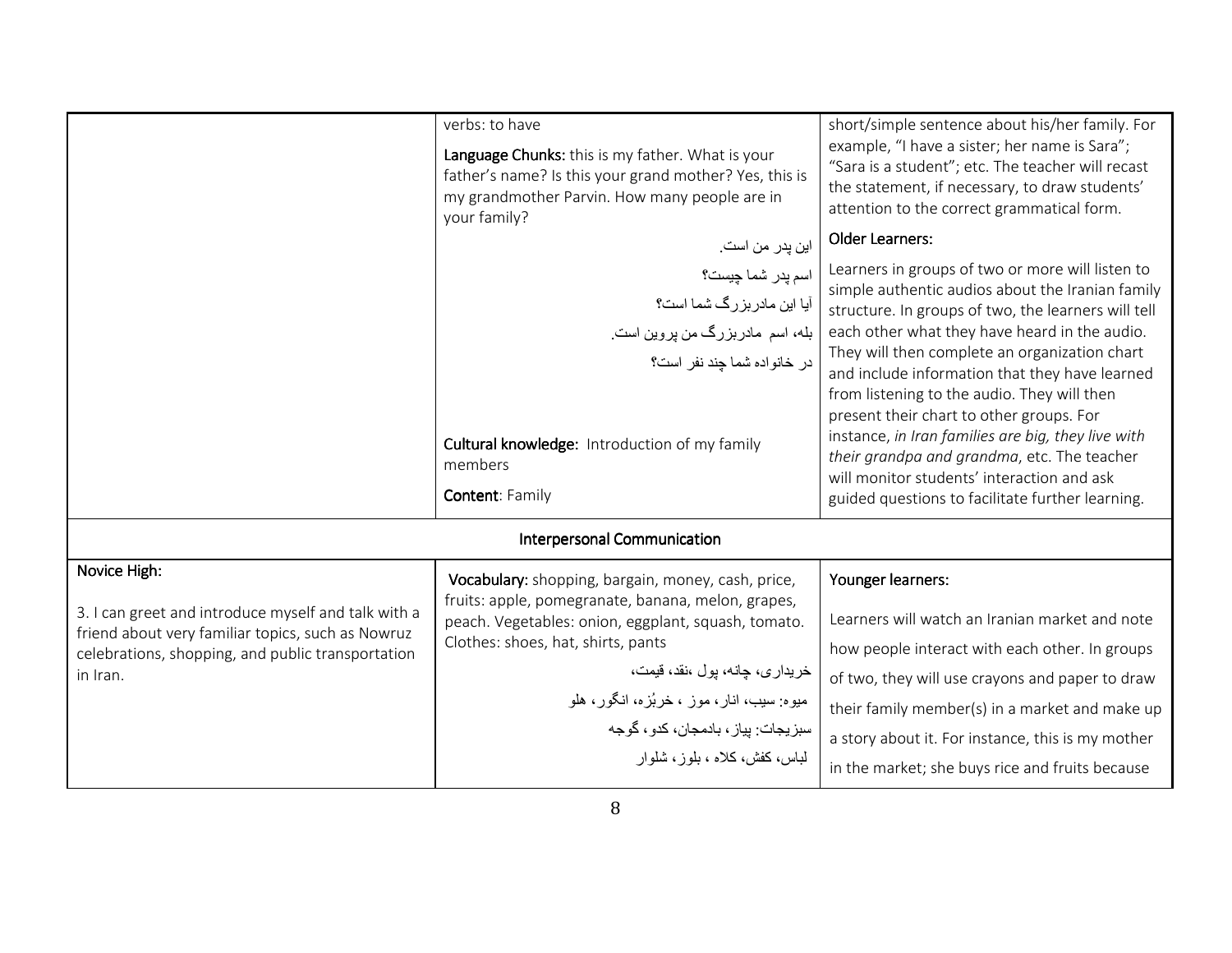|                                                                                                                                                  | Grammatical structures: Action verbs: to buy, to<br>have; Negative verbs<br>Language Chunks: bankcard, cash, and negotiate<br>price/bargain. How much is this? This is too<br>expensive! I don't have that much money.<br>كارت بانكي، پول نقد، چانه زدن.<br>قيمت اين چند است؟<br>این خیلی گران است.<br>من زياد پول ندار م.<br>Cultural knowledge: Negotiating price in Iran<br><b>Content: Shopping</b> | tomorrow is Nowruz. She likes to cook, etc.<br>Later students will meet with other groups and<br>share their stories with them. They will also<br>answer related questions.<br><b>Older Learners:</b><br>Role Play: After watching a short video clip on<br>shopping in Iran, learners will be divided into<br>two groups (A&B). Group A will be salespeople<br>and group B will be customers. Learners from<br>group B will be given fake money and a list of<br>items that they need to buy. Learners from<br>group A will sell their items to group B and<br>learners from group B will try to negotiate the<br>price using simple short sentences (i.e. this is<br>expensive, I will buy it for, etc.) The teacher will<br>also participate as customer and ask guided<br>questions from the sellers in order to facilitate<br>learning. |
|--------------------------------------------------------------------------------------------------------------------------------------------------|---------------------------------------------------------------------------------------------------------------------------------------------------------------------------------------------------------------------------------------------------------------------------------------------------------------------------------------------------------------------------------------------------------|----------------------------------------------------------------------------------------------------------------------------------------------------------------------------------------------------------------------------------------------------------------------------------------------------------------------------------------------------------------------------------------------------------------------------------------------------------------------------------------------------------------------------------------------------------------------------------------------------------------------------------------------------------------------------------------------------------------------------------------------------------------------------------------------------------------------------------------------|
| Intermediate low:<br>4. I can talk with someone about topics such as,<br>family, someone's physical appearance, and Iran's<br>historical places. | Vocabulary: body parts: head, face, hand, foot,<br>forehead, eyebrow, eye, ear, nose, mouth, tooth,<br>neck, pretty, ugly, thin, thick, short, tall, happy, kind,<br>soft, manner<br>اعضای بدن: سر ، صورت، بیشانی، ابرو ، چشم، گوش، بینی، دهان،                                                                                                                                                         | Younger learners:<br>Learners in groups of two or more will receive<br>papers and crayons. They will draw cartoons of<br>their favorite sibling(s) (or friends) and then<br>introduce them to their peers. For instance, this                                                                                                                                                                                                                                                                                                                                                                                                                                                                                                                                                                                                                |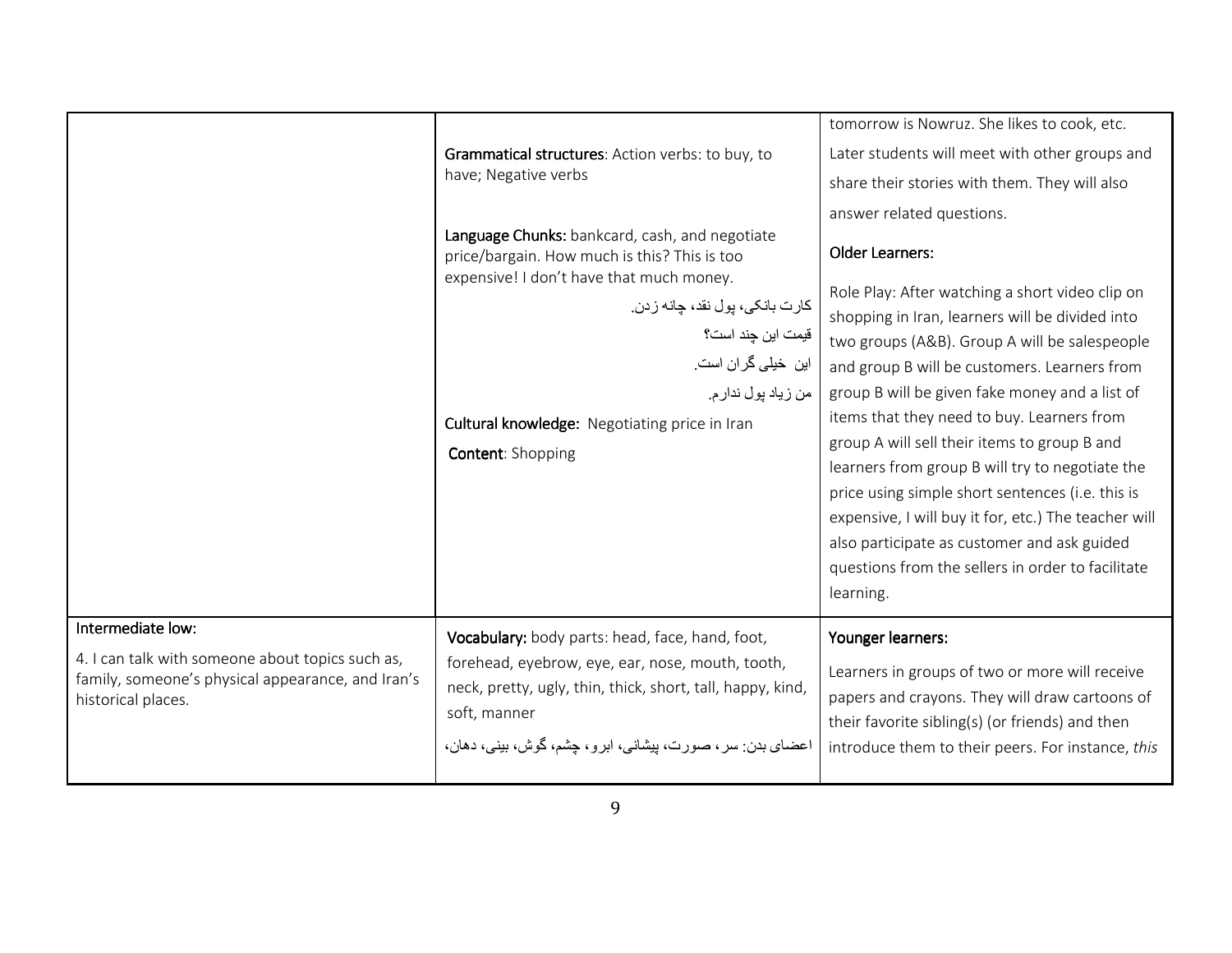| دندان، گردن، دست، پا؛ خوشکل، رشت،باریک، بلند، کوتاه، شاد،<br>is my sister, she has blue eyes and long hair, she |                                                                                                                                                                                                                                                                                                               |                                                                                                                                                                                                                                                                                                                                                                                                                                                           |  |  |
|-----------------------------------------------------------------------------------------------------------------|---------------------------------------------------------------------------------------------------------------------------------------------------------------------------------------------------------------------------------------------------------------------------------------------------------------|-----------------------------------------------------------------------------------------------------------------------------------------------------------------------------------------------------------------------------------------------------------------------------------------------------------------------------------------------------------------------------------------------------------------------------------------------------------|--|--|
|                                                                                                                 | اخلاق، مهربان، أرام                                                                                                                                                                                                                                                                                           | is pretty, etc.                                                                                                                                                                                                                                                                                                                                                                                                                                           |  |  |
|                                                                                                                 | Grammatical structures: Adjective, opposites, body                                                                                                                                                                                                                                                            | Learners will meet other groups and introduce<br>their peers' sibling (using the drawing) to them.                                                                                                                                                                                                                                                                                                                                                        |  |  |
|                                                                                                                 | parts, simple present tense, verbs                                                                                                                                                                                                                                                                            | The teacher will observe learners' interactions<br>and ask guided questions.                                                                                                                                                                                                                                                                                                                                                                              |  |  |
|                                                                                                                 |                                                                                                                                                                                                                                                                                                               | Older learners:                                                                                                                                                                                                                                                                                                                                                                                                                                           |  |  |
|                                                                                                                 | Language Chunks: my sister is pretty. What color are<br>Parvin's eyes? Parvin's eyes are brown. My eyes are<br>black. He is kind. I like him.<br>خواهر من خوشگل است<br>چشمهای پروین چه رنگ است؟<br>چشم های پروین قهوه ای است <sub>.</sub><br>چشمهای من سیاه است.<br>او بسيار مهربان است<br>من او را دوست دارم | Learners will work in groups of two or more.<br>They will be given two different pictures of<br>Persian families to compare and contrast. The<br>learners will complete a Venn diagram<br>highlighting similarities and differences between<br>the two families in the pictures. Learners will<br>then visit other groups and present their Venn<br>diagrams to them, using words and short<br>phrases. The teacher will observe and provide<br>feedback. |  |  |
| <b>Cultural knowledge:</b> Family members characteristics                                                       |                                                                                                                                                                                                                                                                                                               |                                                                                                                                                                                                                                                                                                                                                                                                                                                           |  |  |
|                                                                                                                 | <b>Contents:</b> Describing of a person                                                                                                                                                                                                                                                                       |                                                                                                                                                                                                                                                                                                                                                                                                                                                           |  |  |
|                                                                                                                 | <b>Presentational Speaking</b>                                                                                                                                                                                                                                                                                |                                                                                                                                                                                                                                                                                                                                                                                                                                                           |  |  |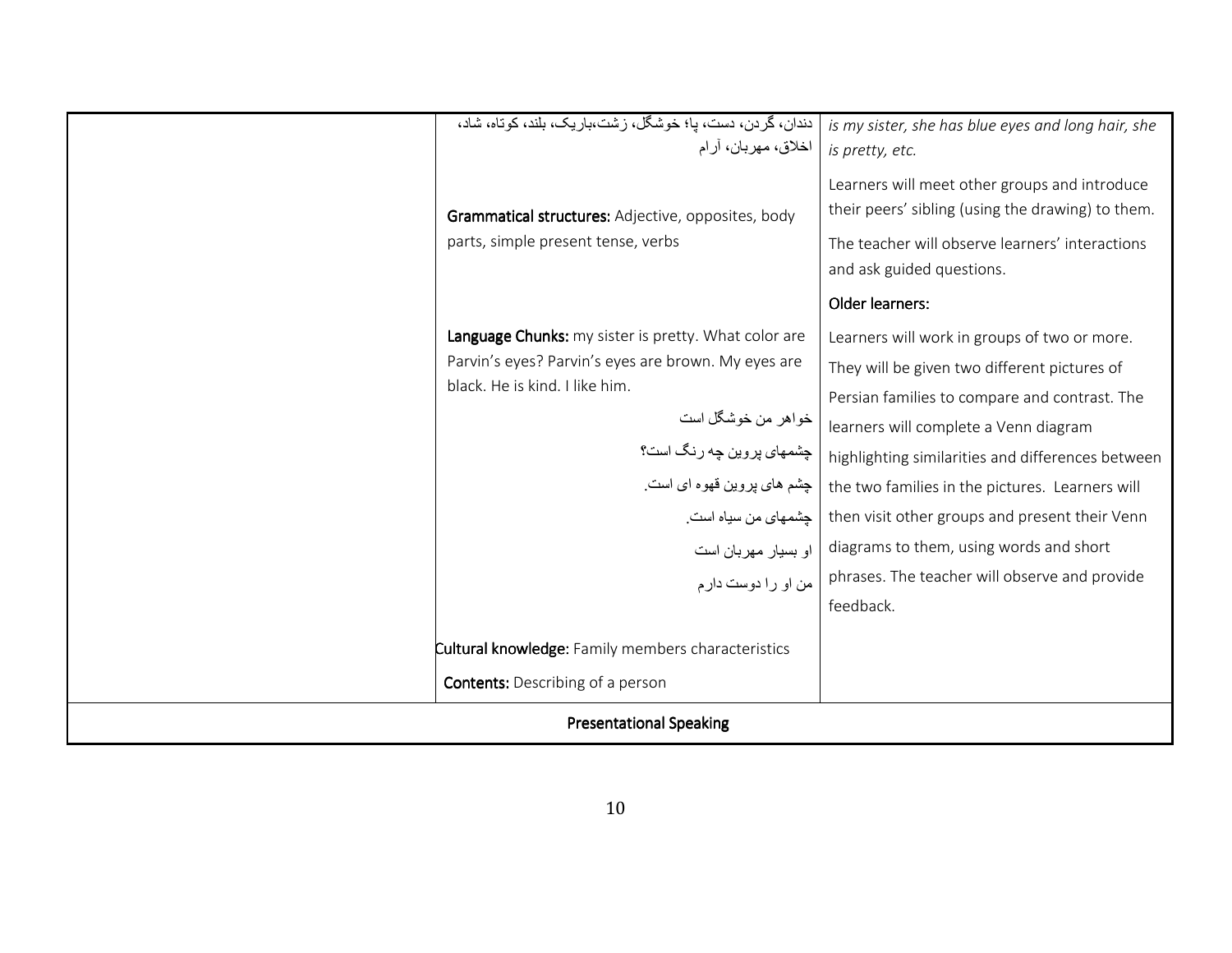| Novice High:<br>5.I can present on topics related to greet and<br>introduction, Nowruz celebrations, shopping, and<br>public transportation in Iran. | Vocabulary: airplane, taxi, bus, car, boat, bicycle,<br>driver, pilot, passenger, passengers<br>هواپیما، تاکسی، اتوبوس، ماشین، کشتی، دوجرخه، راننده ،<br>ر انندگی، خلبان ، مسافر ، مسافر ان<br>Grammatical structures: verb: to drive, to travel,<br>prepositions, simple present tense<br>Language Chunks: I fly with airplane. What is this?<br>This is a taxi. That is a bus. Which bus are you going<br>to take? I will go with the buss number 3.<br>با ہواپیما  پرواز می کنم ِ<br>این چه وسیله ایی است؟<br>این تاکسی است.<br>أن انوبوس است <sub>.</sub><br>شما با كدام اتوبوس مى روى؟<br>من با انوبوس شماره ٣ مي روم.<br>Cultural knowledge: Use of public transportations in<br>Iran<br><b>Content: Transportation</b> | Younger learners:<br>In groups of two or more, learners will receive<br>pictures of different modes of public<br>transportations in Iran. Learners will write three<br>to four simple sentences about each picture and<br>share it with their partner. Learners will present<br>their pictures and read their sentences to the<br>class. The teacher will correct grammatical<br>errors in the form of asking guided questions<br>and recasting statements.<br>Older learners:<br>In groups of two or more, learners will receive a<br>list of modes of public transportation. Learners<br>will write a short paragraph (simple sentences)<br>about those modes of transportation that they<br>need to take in order to travel from their house<br>(in USA) to their relative's house (in Iran).<br>Learners will present their traveling plans to the<br>class and answer each other's questions. |
|------------------------------------------------------------------------------------------------------------------------------------------------------|-------------------------------------------------------------------------------------------------------------------------------------------------------------------------------------------------------------------------------------------------------------------------------------------------------------------------------------------------------------------------------------------------------------------------------------------------------------------------------------------------------------------------------------------------------------------------------------------------------------------------------------------------------------------------------------------------------------------------------|----------------------------------------------------------------------------------------------------------------------------------------------------------------------------------------------------------------------------------------------------------------------------------------------------------------------------------------------------------------------------------------------------------------------------------------------------------------------------------------------------------------------------------------------------------------------------------------------------------------------------------------------------------------------------------------------------------------------------------------------------------------------------------------------------------------------------------------------------------------------------------------------------|
| Intermediate Low:                                                                                                                                    | Vocabulary: country, city, history, ancient, famous,<br>park, garden, house, museum, building, site seeing,                                                                                                                                                                                                                                                                                                                                                                                                                                                                                                                                                                                                                   | Younger learners:                                                                                                                                                                                                                                                                                                                                                                                                                                                                                                                                                                                                                                                                                                                                                                                                                                                                                  |
| 6. I can talk with someone about topics such as,<br>family, someone's physical appearance, and Iran's<br>historical places.                          | green, pretty.<br>کشور،شهر، تاریخ، قدیم، مشهور، پارک، باغ، خانه، موزه،<br>ساختمان، جاهای دیدنی، سرسبز، زیبا                                                                                                                                                                                                                                                                                                                                                                                                                                                                                                                                                                                                                   | In groups of two, learners will choose a picture<br>of a famous place such as Eram Garden or<br>Garden of paradise in shiraz and write about it.                                                                                                                                                                                                                                                                                                                                                                                                                                                                                                                                                                                                                                                                                                                                                   |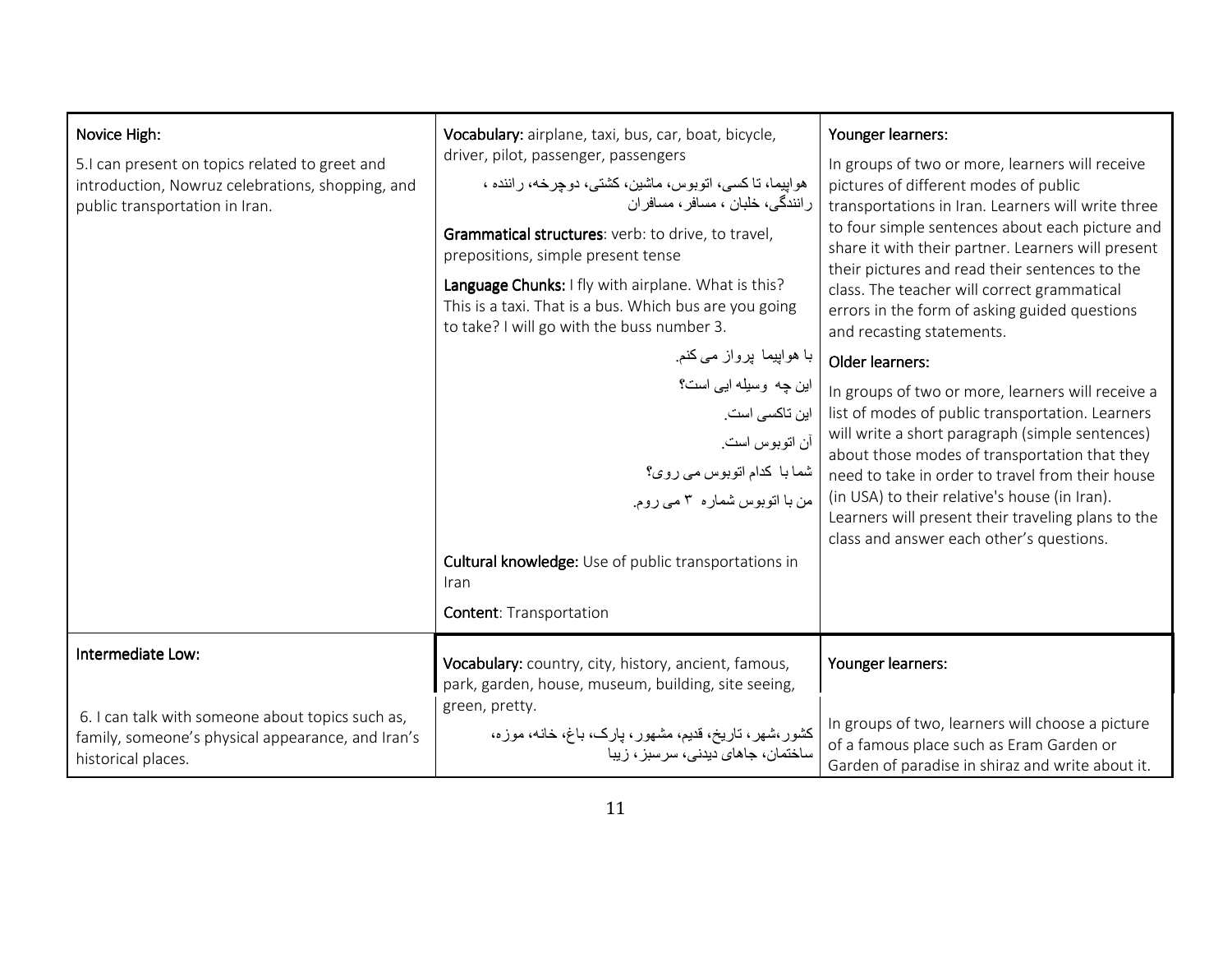| Grammatical structures: adjectives, prepositions,<br>verbs                                                                      | For instance, This is Eram Garden, this place is<br>very big and beautiful, my favorite place in this<br>park is  Learners will then show the picture<br>and read their sentences to other groups. They                                           |
|---------------------------------------------------------------------------------------------------------------------------------|---------------------------------------------------------------------------------------------------------------------------------------------------------------------------------------------------------------------------------------------------|
| Language Chunks: this building is old. Is this garden<br>famous? Yes, this garden is very famous. This house is<br>very famous. | will also use a map to better explain the location<br>of the place. At the end, two students will come<br>to the front of the class and act as a tourist and a<br>guide. The tourist asks questions about the place<br>and the guide will answer. |
|                                                                                                                                 | Older learners:                                                                                                                                                                                                                                   |
| .این ساختمان قدیمی است<br>آیا این باغ مشهور است؟<br>بله این باغ بسیار مشهور است<br>.این خانه بسیار معروف است                    | Gallery Walk activity: In groups of two, learners<br>will choose a historical place in Iran such as Eram                                                                                                                                          |
|                                                                                                                                 | Garden and read and watch YouTube clips about<br>it. Later, they will create a poster presentation<br>and present it to classmates, using simple/short<br>sentences. The teacher will ask guided questions<br>to facilitate learning.             |
| <b>Cultural knowledge: Historical places in Iran</b>                                                                            |                                                                                                                                                                                                                                                   |
| <b>Content:</b> Describing a historical site                                                                                    |                                                                                                                                                                                                                                                   |

You may add additional rows as necessary.

### Materials & Other Resources

Describe the primary resources that you plan to use for the program. Be specific so that these resources can be shared with other programs.

Map of Iran: https://www.youtube.com/watch?v=0rpfrTftP34

https://www.google.com/search?q=%D9%86%D9%82%D8%B4%D9%87+%D8%A7%DB%8C%D8%B1%D8%A7%D9%86&rlz=1C1HLDY\_enUS693US693&biw=7 80&bih=367&tbm=isch&source=lnms&sa=X&ved=0ahUKEwietfOr14vPAhUBNT4KHQzdAhYQ\_AUICCgD#imgrc=Nh\_Ue51ioEDeRM%3A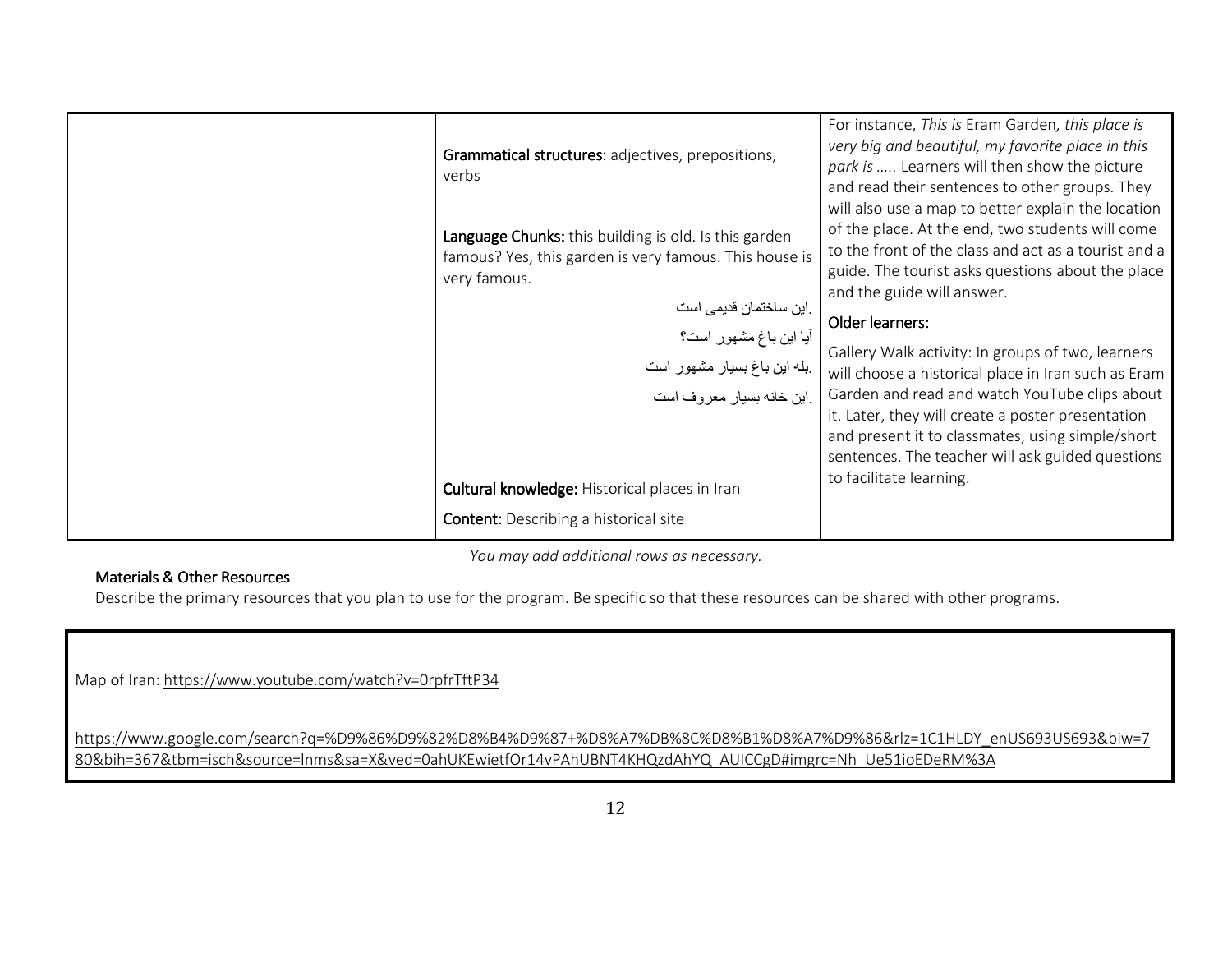The Nawroz celebration \_ 2015:

https://www.youtube.com/watch?v=d3xTrTOEUKo

https://www.youtube.com/watch?v=1RV3EVQL97Q

TBA

### Daily Schedule

 Describe the typical daily schedule for a participant. Consider how to create a program day that creates a blend different types of activities and learning experiences throughout the day. You may add additional rows as necessary.

| TIME FRAME                               | <b>ACTIVITY</b>                                                                                                                                                                                                                                                                                                                                                                                             |
|------------------------------------------|-------------------------------------------------------------------------------------------------------------------------------------------------------------------------------------------------------------------------------------------------------------------------------------------------------------------------------------------------------------------------------------------------------------|
| $9:00 - 9:20$                            | Opening activates: Instructor will review homework and introduce the<br>objectives of the day (daily schedule will vary).                                                                                                                                                                                                                                                                                   |
| $9:20 - 10:20$                           | Learning Episodes 1-3 (20 minutes each):<br>Learners will be learning the new lesson through interpersonal, interpretive<br>and presentational modes of communication, such as: group work,<br>independent work, games, storytelling, drawing, role-playing, etc. The<br>teacher will conduct a formative assessment throughout the lesson. He/she<br>will use recasting to correct learners' pronunciation |
| $10:20 - 10:30$                          | <b>Break</b>                                                                                                                                                                                                                                                                                                                                                                                                |
| $10:30 - 12:00$ (Reading Comprehensions) | Please refer to the Reading and Writing Curriculum.                                                                                                                                                                                                                                                                                                                                                         |
| $12:00 - 1:00$                           | <b>Lunch:</b> Learners will take lunch break with their instructors to further<br>immerse in the culture.                                                                                                                                                                                                                                                                                                   |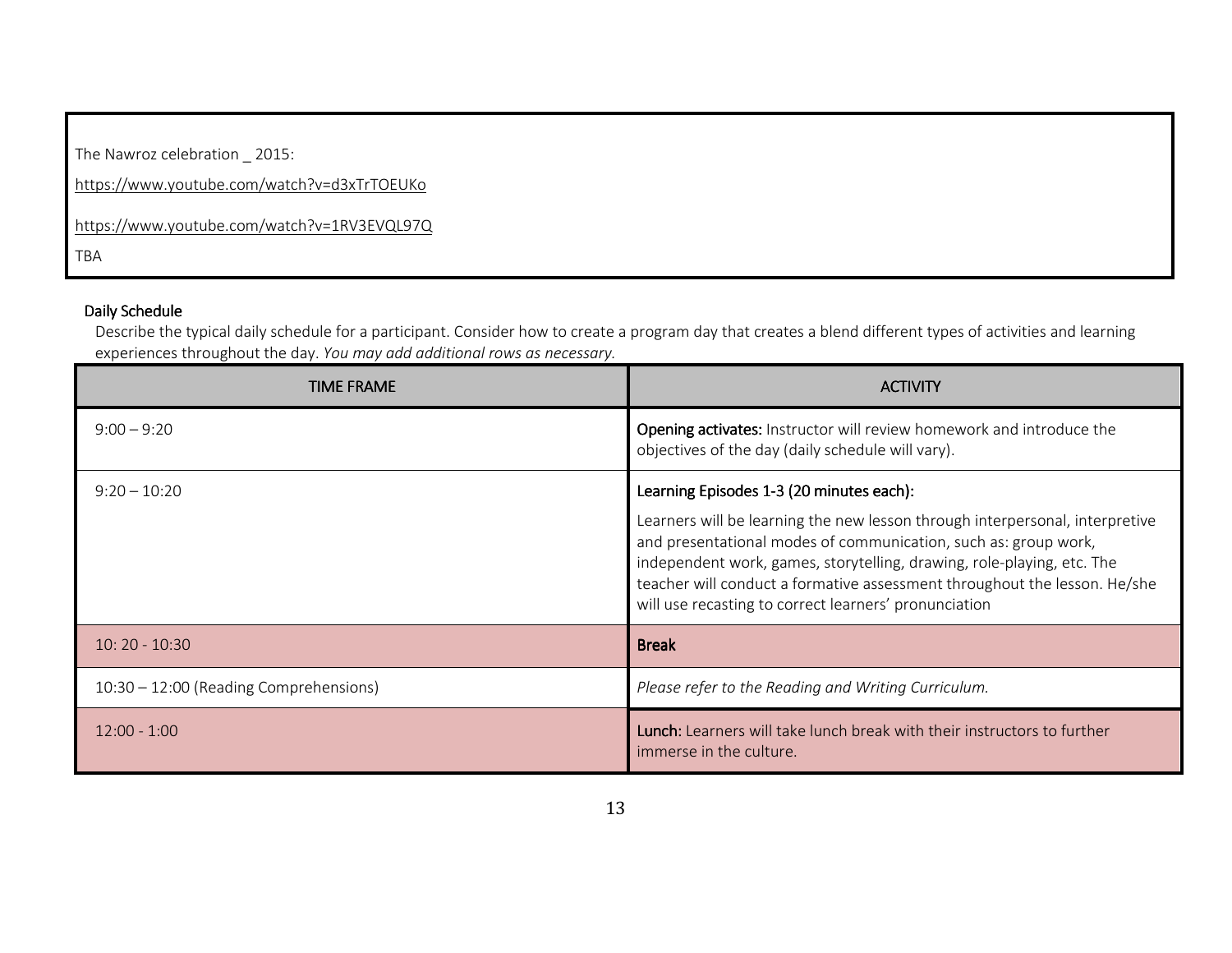| $1:00 - 1:40$ | Learning Episodes 1-2 (20 minutes each):<br>Opening activates: Learners will watch authentic Persian children movie.<br>Learners will watch Persian authentic movies and discuss their undressing<br>through small group discussions.                                                                                                                                                                                                        |
|---------------|----------------------------------------------------------------------------------------------------------------------------------------------------------------------------------------------------------------------------------------------------------------------------------------------------------------------------------------------------------------------------------------------------------------------------------------------|
| $1:40-2:00$   | Learning Episode 3 (20 minutes):<br>Learners will preform cultural performance such as Persian national dance,<br>songs and plays.                                                                                                                                                                                                                                                                                                           |
| $2:00 - 2:10$ | <b>Break</b>                                                                                                                                                                                                                                                                                                                                                                                                                                 |
| $2:10 - 2:50$ | Learning Episodes 1-2 (20 minutes each):<br>Opening activates: Under the teacher supervision learners will use different<br>technology to review and practice daily materials learned in the class. They<br>will use the following software:<br>Online Alphabets Modules - to practice alphabets<br>Byki to practice vocabulary<br>Skype to conduct and record conversations<br>Online games<br>Linguafolio<br>Program-created Facebook Page |
| $2:50 - 3:15$ | Learning Episode 1 (25 minutes):<br>Review of materials<br>Homework assignments                                                                                                                                                                                                                                                                                                                                                              |